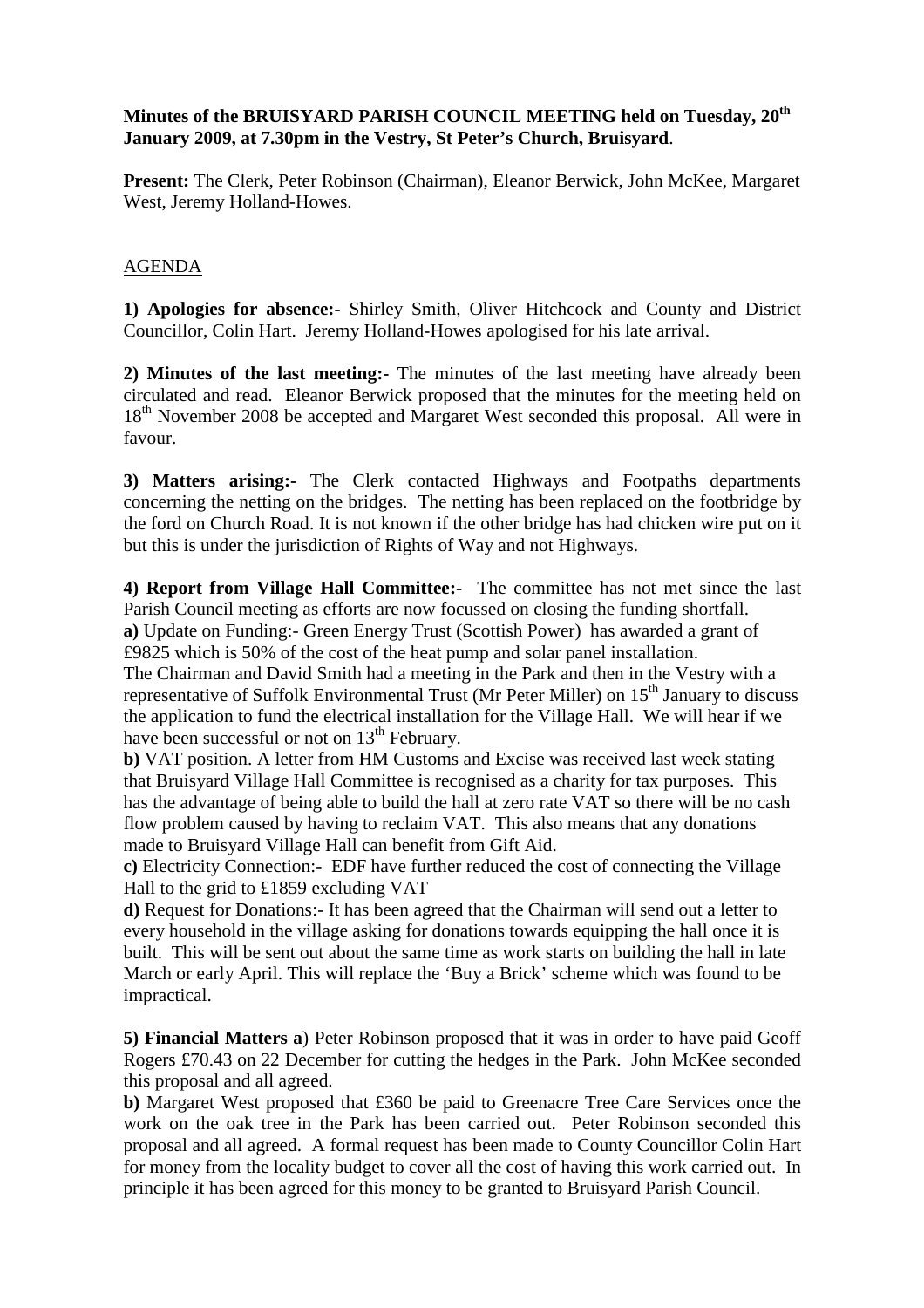**c)** The application to Barclays Bank to open a new community bank account named 'Bruisyard Village Hall' was sent off on  $16<sup>th</sup>$  January. To open the account a cheque for £10 was written on the Abbey Reserve Account. John McKee proposed that this was in order and Eleanor Berwick seconded this proposal. All agreed. The application included a letter from members on the mandate confirming the name and address of the Clerk in order for her to receive all correspondence concerning this account.

**6) Park:- a)** It was agreed that the Clerk will negotiate a rate for grass cutting in the Park for 2009 with Suffolk Coastal Services. It will be pointed out that the area to be cut is much reduced this year due to the building of the village hall.

**b)** Greenacre Tree Care Services has contacted the Clerk confirming that EDF will disconnect the electricity close to the oak tree in the Park on  $18<sup>th</sup>$  February in order for them to carry out the necessary work on the tree. They will start work at 8:00 am. Peter Robinson will organise a working party of villagers to remove the usable wood and to burn the brush wood on site

**7) Fundraising and Use of Hall:-** Peter Robinson has booked Cransford Village Hall for Wednesday  $18<sup>th</sup>$  February for the wine tasting event. A meeting to make arrangements to cater for this event will follow this meeting.

The Chairman will draft a letter to the residents of the village asking for donations and its contents will be agreed at the next meeting.

**8) Freedom of Information Act:-** The model publication scheme accepted at the last meeting was available on the Bruisyard website from  $1<sup>st</sup>$  January together with all the agreed documents available to download in pdf format. The acceptance of the model publication scheme will also be publicised in the next newsletter to go out later this month.

**9) Bruisyard's School Catchment Area**:- The school review has been completed and the final decisions on the revised school system is due shortly. With the existing catchment areas, it is proposed that the children of Bruisyard of secondary school age will go to Leiston High School. This is twice the distance from Bruisyard as Thomas Mills High School in Framlingham. The Members agreed that it would be far more sensible for the children of Bruisyard to be in the catchment area for Thomas Mills High School. In the past a large number of parents have sent their children to this school by applying for 'an out of catchment' placement for their children.

It was agreed to carry out a survey of children in the village as to where they go to school. Jeremy Holland-Howes will draft out the questionnaire and this will be delivered by hand to those households with children. The Clerk will email the Parish Plan questionnaire to Jeremy Holland Howes which had a section on where children where going to school and parents preferences for schooling for their children.

**10**) **Planning:-** a)Alterations to the approved plans for the house to be built on plot 2 on Mill Lane have been submitted.

The Planning Committee supported these alterations.

b) The Council has received the Consultation on Suffolk Coastal Local Development Framework. This has placed Bruisyard in the 'Other Villages' category which means that development will not be looked on favourably. There was no map in the document pinpointing any land potentially suitable for development even though some villages in the same category were included. It was not clear how land has been selected for consideration for development but the Members felt it was worth asking if the land owned